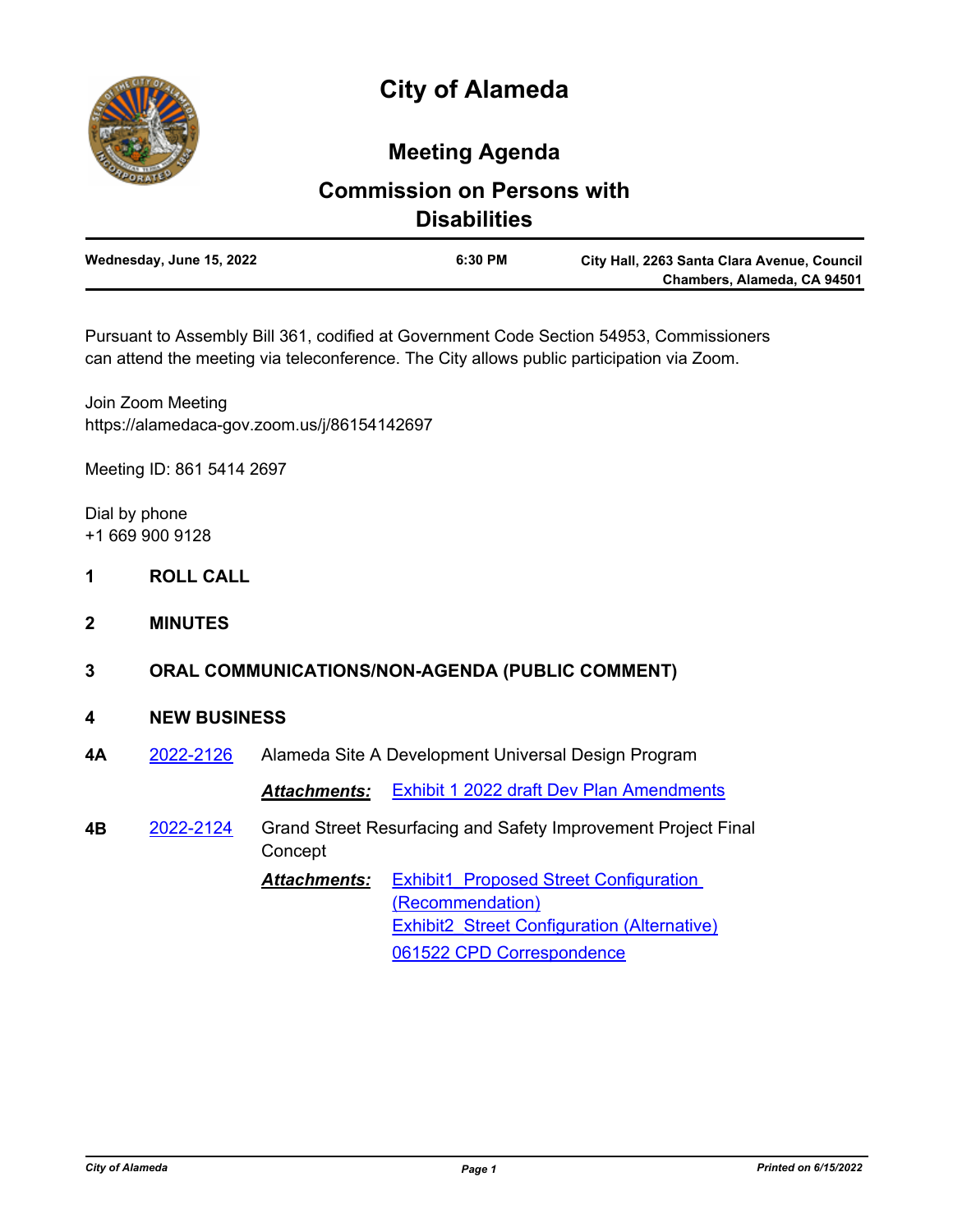| 4C | 2022-2125 | Discuss the Mecartney Road/Island Drive Recommended Roundabout<br>Concept and the Citywide Roundabout Analysis |                                                    |  |
|----|-----------|----------------------------------------------------------------------------------------------------------------|----------------------------------------------------|--|
|    |           | <b>Attachments:</b>                                                                                            | <b>Exhibit1 RoundaboutConcept MecartneyIsland</b>  |  |
|    |           |                                                                                                                | Exhibit2 Citywide Roundabout Map                   |  |
|    |           |                                                                                                                | Exhibit3 Roundabout TactileMap                     |  |
|    |           |                                                                                                                | Exhibit4 Roundabout Presentation WayfindingCompone |  |
|    |           |                                                                                                                | nts                                                |  |

- **4D Discussion to consider recommendation to withdraw paratransit funds from AC Transit**
- **5 OLD BUSINESS**
- **6 STAFF COMMUNICATIONS**
- **7 ANNOUNCEMENTS**

## **8 ADJOURNMENT**

\*\*\*\*NOTE\*\*\*\*•Translators or sign language interpreters will be available upon request. Please contact Sarah Henry, Staff Liaison at (510) 747-4714 at least 48 hours before the meeting to request a tanslator or interpreter.

•Minutes of the meeting are available in enlarged print.

•Accessible seating for persons with disabilities (including those using wheelchairs) is available.

•Please contact Sarah Henry, Staff Liaison at (510) 747-4714 at least 72 hours prior to the meeting to request agenda materials in an alternative format, or any other reasonable accommodation that may be necessary to participate in and enjoy the benefits of the meeting.

•Materials related to an item on the agenda are available for public inspection in the office of the City Clerk, 2263 Santa Clara Avenue, Room 380, during normal business hours.

• Sign up to receive agendas here: https://alameda.legistar.com/Calendar.aspx